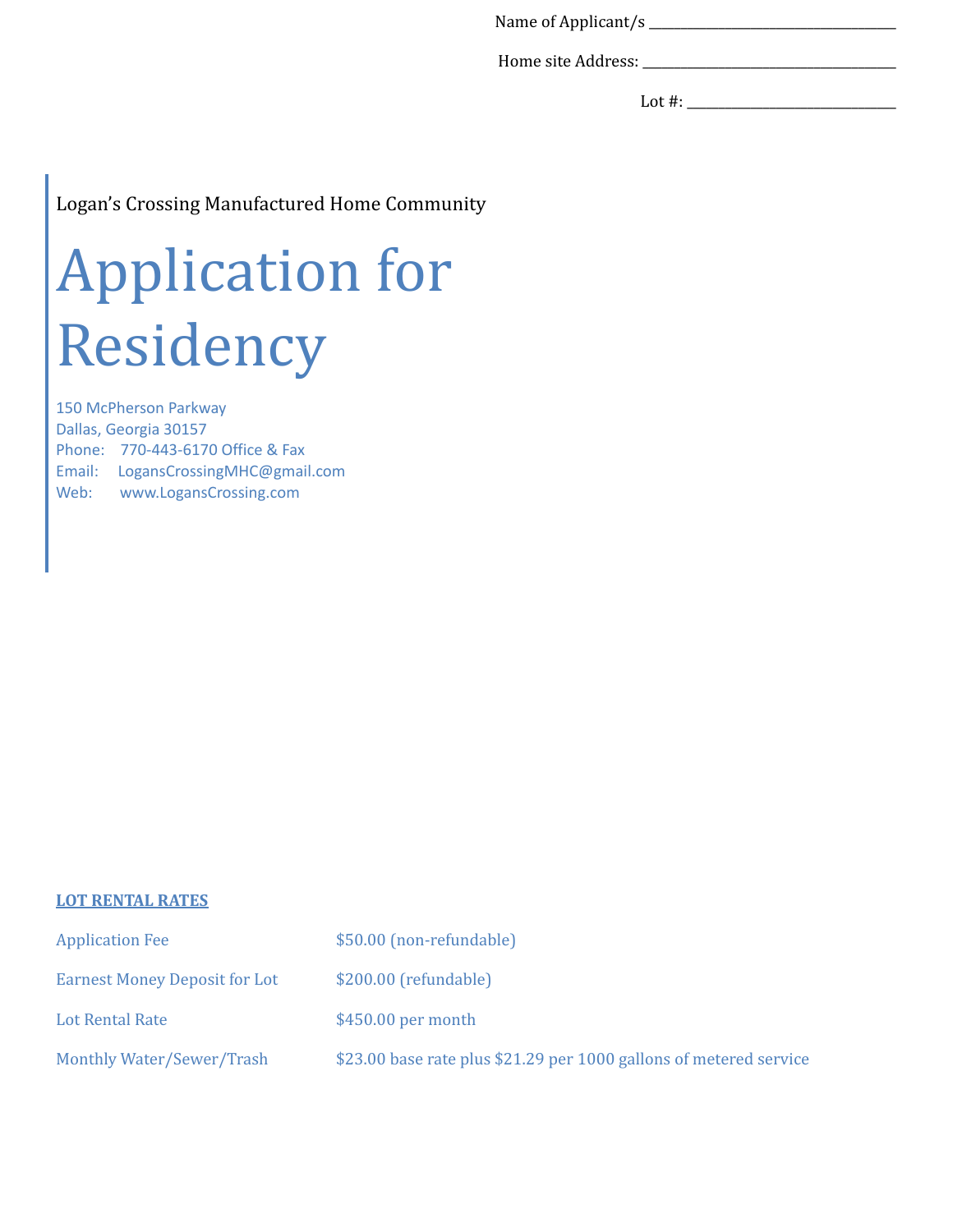# **Checklist of items needed to process the application**

- Completed application with \$50.00 application fee
- Employment Verification Form Sign only We will fax this to your Employer
- Rental History Verification Form Sign only We will fax this to your Landlord

#### PLEASE BRING THESE ITEMS:

- 2 years of tax returns with W2s
- 2 full months of bank statements
- 4 weeks of pay stubs
- Picture ID of all applicants and occupants

## If applicable:

- Child support documentation
- Alimony documentation
- Other \_\_\_\_\_\_\_\_\_\_\_\_\_\_\_\_\_\_\_\_\_\_\_\_\_\_\_\_\_\_\_\_\_\_\_\_\_\_\_\_\_\_

\_\_\_\_\_\_\_\_\_\_\_\_\_\_\_\_\_\_\_\_\_\_\_\_\_\_\_\_\_\_\_\_\_\_\_\_\_\_\_\_\_\_\_\_ \_\_\_\_\_\_\_\_\_\_\_\_\_\_\_\_

\_\_\_\_\_\_\_\_\_\_\_\_\_\_\_\_\_\_\_\_\_\_\_\_\_\_\_\_\_\_\_\_\_\_\_\_\_\_\_\_\_\_\_\_ \_\_\_\_\_\_\_\_\_\_\_\_\_\_\_\_

My credit score is about \_\_\_\_\_\_\_\_\_. I hereby pledge to begin working immediately on improving my credit score, and will review my progress with Logan's Crossing, every 6 months, until my credit score exceeds 700.

Applicant Signature **Date** 

Co-Applicant Signature Date Date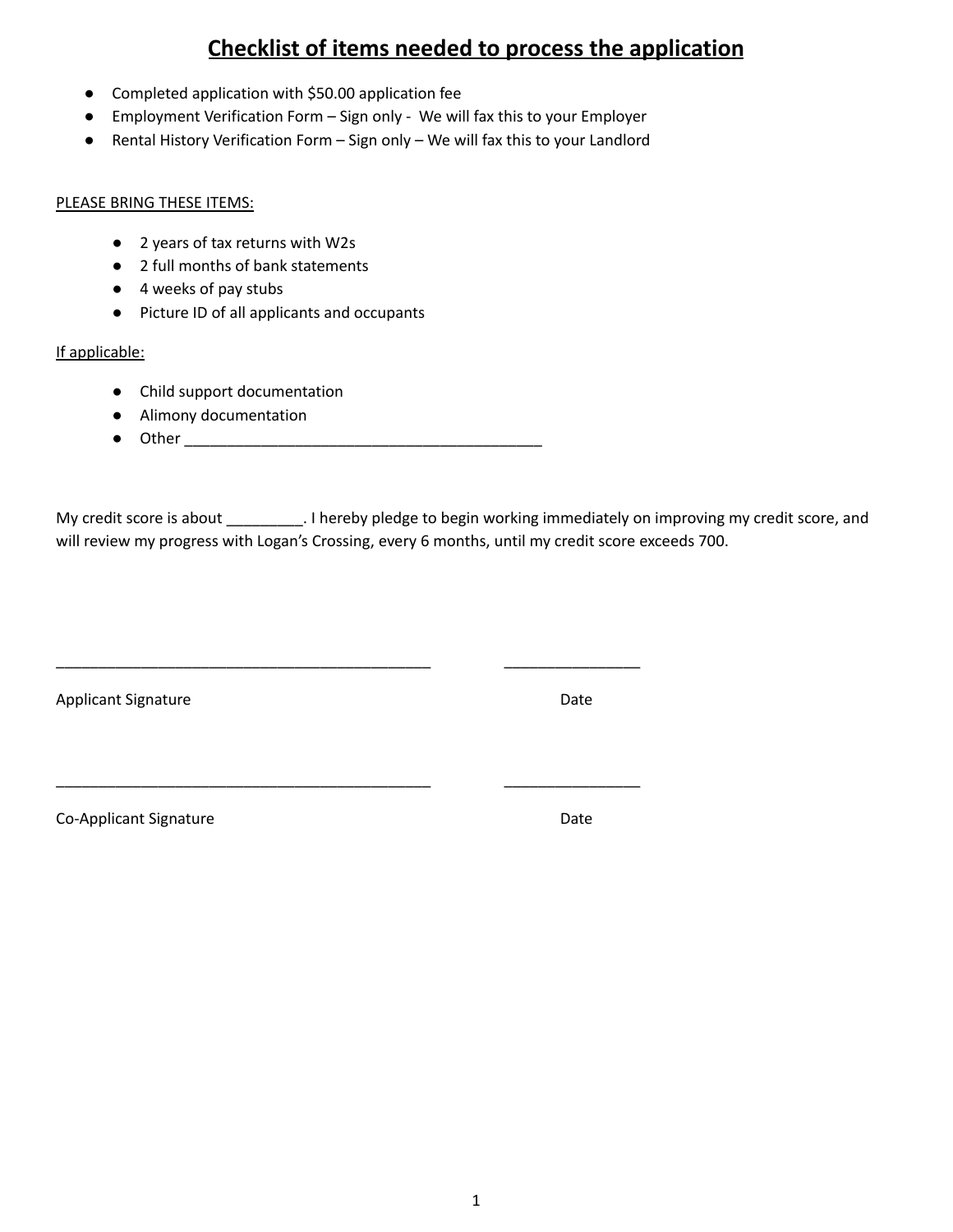## **Qualifying Criteria for Residency**

**Equal and Fair Housing**: We do not discriminate on the basis of race, color, religion, sex, disability familial status or national origin.

**Availability**: Applicants for home sites will be accepted on a first come, first serve basis and are subject to availability of the home site requested.

**Rental Applications**: Rental applications must be completed by each applicant (defined as all residents to be identified in the lease as the person or persons responsible for paying the rent). Original Government Issued photo identification is required for all occupants and a copy will be made when the application is submitted or at move-in and kept in the resident's file.

## **In approving an applicant for residency, the following criteria must be met:**

**Rental History**: **TWO** years of verifiable history on current and/or previous addresses. Applicant must provide a lease and a rental receipt if rental is or was from a private owner. An applicant may not have any unresolved debts to a current or previous landlord/ mortgagor. The following will be cause for rejection as a result of information gathered from prior landlords: repeated disturbance of neighbor's peace; reports of unsavory or illegal activity (drugs, gambling, etc.); damage beyond normal wear and tear; reports of violence or threats to neighbors or landlord; allowing persons not on lease to reside at leased premises; failure to give proper notice before moving; failure to make timely and current rental/mortgage payments; past due balance on rental account which has been reported to credit bureau.

**Employment**: Each applicant must have verifiable current employment and **TWO** years of employment history or verifiable source of income. Full time students may require a guarantor, proof of enrollment or graduation. Self-employed individuals must provide a financial statement from a CPA and/or TWO previous year's tax return.

**Income**: Gross income per individual or married couple must be three (3) times the amount of market rent and home payment. Roommates must qualify individually and are required to make three (3) times the amount of market rent. If not verifiable per their employer, Logan's Crossing will require a copy of the previous year's tax return filed with the IRS or the past six- (6) months of paystubs or bank statements.

**Guarantor**: A guarantor must complete an application and meet the leasing criteria and must make five (5) times the home site and house payment rate in a monthly verifiable income.

**Credit**: Each applicant's credit report will be requested and processed. Accounts must be in good standing with creditors. All applicants must score above the established level to be accepted. In the course of bankruptcy, good credit must be established since the bankruptcy.

**Application Fee**: A non-refundable \$50.00 application fee will be submitted by the applicants.

**Occupancy**: No more than two occupants per bedroom in each home will be allowed. For instance:

- Two bedroom: Two (2) Persons
- Three bedrooms: Four (4) Persons
- Four Bedrooms: Six (6) Persons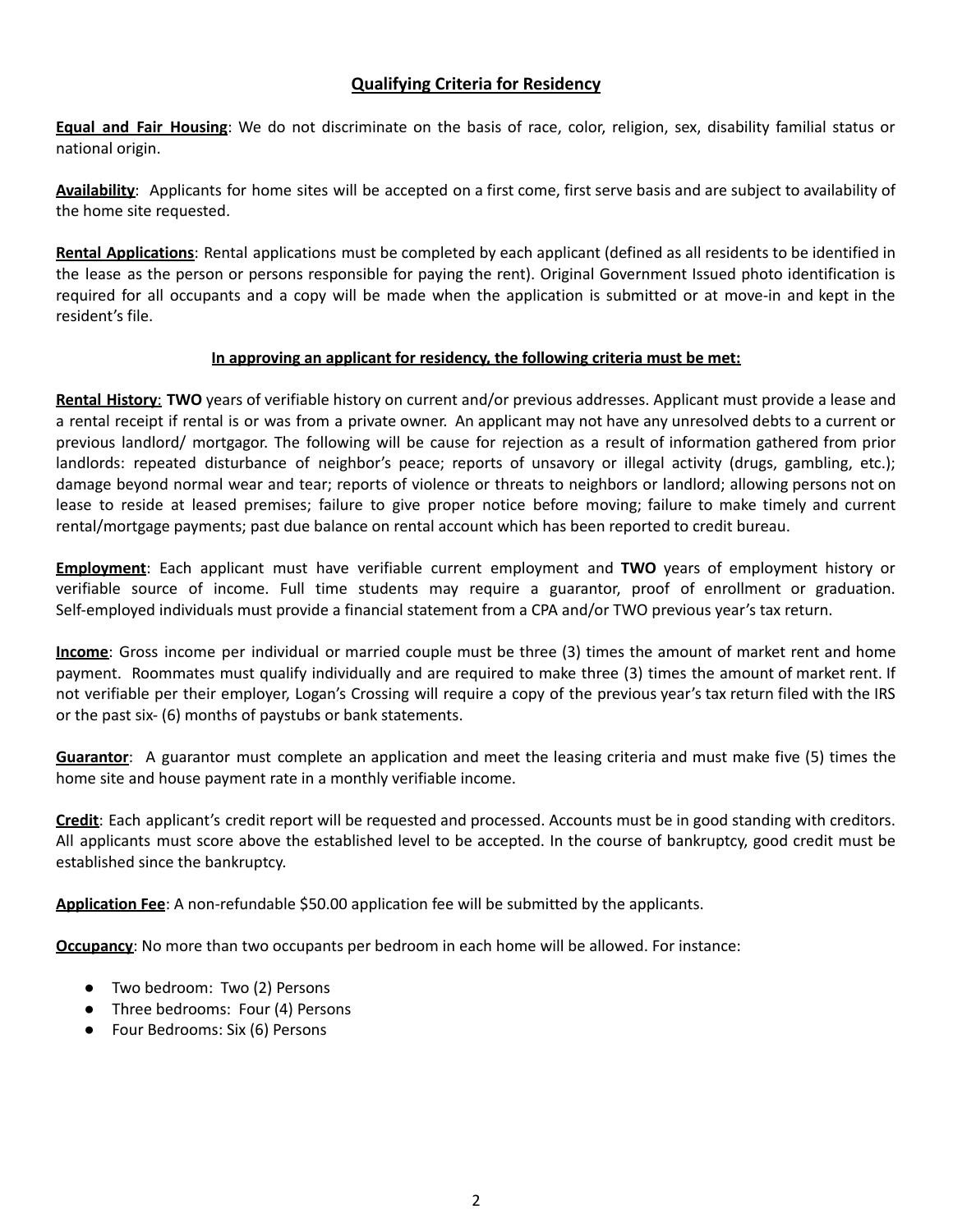**Criminal History**: A criminal background check will be performed on all occupants age 18 or over. Applications may be rejected for violent felony convictions. The following convictions reported on the criminal background checklist may result in denial of your application:

- Any violent felony Convictions (time limit 10 years from the disposition date)
- Any Terrorism-related Convictions (no time limit)
- Any Prostitution-related Convictions (time limit 10 years from the disposition date)
- Any Sex-related Convictions including but not limited to, rape and child molestation (no time limit)
- Any Misdemeanor Crimes against a Person (time limit 10 years from the disposition date)

Management makes every reasonable effort to attempt to verify each applicant's criminal background history provided by the applicant. Management cannot guarantee all background checks will disclose all potential criminal history. Therefore, management may not be held liable for information not discovered during investigation.

**Good Faith Deposit**: A good faith deposit of \$200.00 will be submitted along with the rental application(s) to reserve an available home/home site. Applicant(s) have 72 hours to cancel their application in writing and receive a full refund of their good faith deposit set forth above. Applications may take longer than 72 hours to verify based on the information provided by the applicant. Therefore, applicant(s) 72 hour written cancellation policy is not contingent upon the applicant(s) application being approved. If the applicant(s) application is denied, based on an applicant(s) not meeting Logan's Crossing leasing criteria, Logan's Crossing will refund, in full, the \$200.00 good faith deposit within 30 days from the date of denial. Once the application has been approved, \$200.00 of the good faith deposit is applied toward the security deposit for the home site. The security deposit is refundable, providing all provisions of the lease agreement are met upon the date of move-out.

**Pets**: Logan's Crossing has a "NO AGGRESSIVE BREEDS'' policy. Dog breeds, and any mixes thereof, prohibited are Rottweiler, Doberman, German Shepherd, Chow, and Pit Bull (including the American Staffordshire terrier, Staffordshire bull terrier and American Pit Bull terrier) and any other breed as designated by Management.

**Recreational Vehicles**: Utility trailers, boats and campers are prohibited from being parked at home sites.

I/We have read and agree to the above criteria from which my/our application(s) will be approved. I/We specifically authorize and acknowledge that a **Credit Check and a Criminal Background Check will be performed**.

Applicant Printed Legal Name

Applicant Signature Date Applicant Signature Date Applicant Signature Date Applicant Signature Date

Co-Applicant Printed Legal Name

Co-Applicant Signature Date Date of the Contract of the Contract of the Contract of the Date Date of the Date of the Date of the Date of the Date of the Date of the Date of the Date of the Date of the Date of the Date of t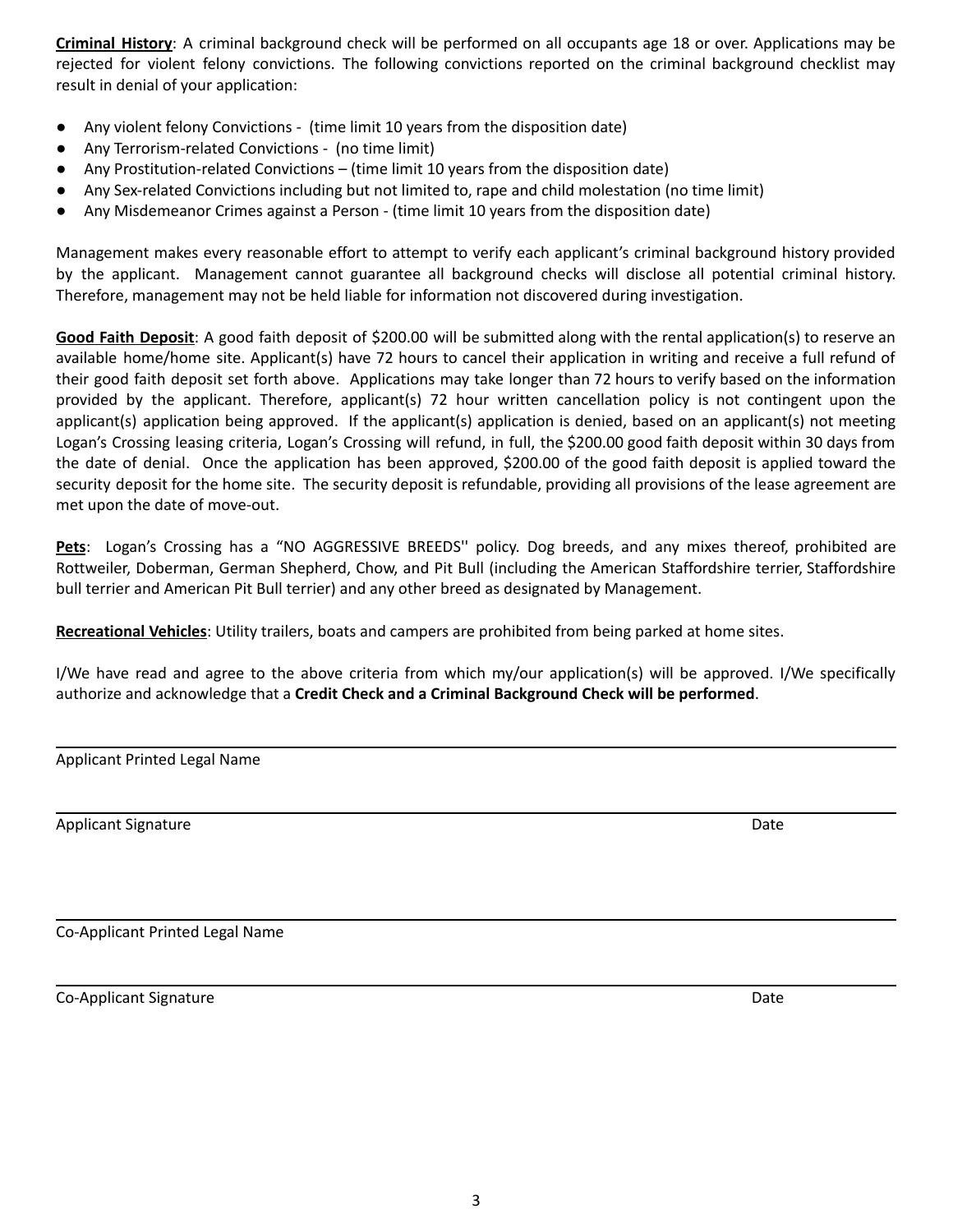**Logan's Crossing Manufactured Home Community**

**Application for Lot Rental** 

**150** McPherson Parkway, Dallas, Georgia 30157

**770-443-6170 Office and Fax** 

www.LogansCrossingMHC@gmail.com

 $*$  **Application fee of \$50.00 must be paid before processing will begin** 

|                                                           | <b>Applicant</b>                    |                         |                             |                                                           |              | <b>Co-Applicant</b>                    |                      |
|-----------------------------------------------------------|-------------------------------------|-------------------------|-----------------------------|-----------------------------------------------------------|--------------|----------------------------------------|----------------------|
| Name (First, Middle, Last)                                |                                     | Social Security Number  |                             | Name (First, Middle, Last)                                |              |                                        | Social Secu          |
|                                                           |                                     |                         |                             |                                                           |              |                                        |                      |
| Have you ever been convicted of a<br>felony?              | <b>NO</b><br><b>YES</b>             |                         |                             | Have you ever been convicted of a felony?                 |              | <b>YES</b><br>NO                       |                      |
| If yes, explain on separate sheet of<br>paper             |                                     |                         | Birthdate(Month/Day/Year)   | If yes, explain on separate sheet of paper                |              |                                        | Birthdate(M          |
| Driver's License #                                        |                                     | # People to Occupy Home |                             | Driver's License #                                        |              |                                        | Number of            |
| State Issued                                              |                                     | Adults                  | Children                    | State Issued                                              |              |                                        |                      |
| <b>Present Street Address</b>                             |                                     |                         |                             | Present Street Address                                    |              |                                        |                      |
|                                                           |                                     |                         |                             |                                                           |              |                                        |                      |
| City, State, Zip                                          |                                     | Home #                  |                             | City, State, Zip                                          |              |                                        | Home #               |
| Email Address                                             |                                     | Cell #                  |                             | <b>Email Address</b>                                      |              |                                        | Cell #               |
| How long at present address?                              | Circle One:                         |                         | Monthly                     | How long at present address?                              |              | Circle One:                            |                      |
|                                                           | Rent<br>Own                         |                         | Payment<br>\$               |                                                           |              | Own<br>Rent                            | Other                |
|                                                           | Other                               |                         |                             |                                                           |              |                                        |                      |
| Landlord Name                                             |                                     | Landlord Phone          |                             | Landlord Name                                             |              |                                        | Landlord<br>Phone    |
|                                                           |                                     |                         |                             |                                                           |              |                                        |                      |
| Previous Address(if less that 2 years at present address) |                                     |                         |                             | Previous Address(if less that 2 years at present address) |              |                                        |                      |
| City, State, Zip                                          |                                     | How Long (Yr, Mo)       |                             | City, State, Zip                                          |              |                                        | How Long             |
|                                                           |                                     |                         |                             |                                                           |              |                                        | (Yr,Mo)              |
| Amount paid per month                                     | Landlord Name                       |                         |                             | Amount paid per month                                     |              | Landlord Name:                         |                      |
| \$                                                        | Landlord Phone                      |                         |                             | \$                                                        |              | Landlord Phone:                        |                      |
|                                                           | <b>Applicant Employment</b>         |                         |                             |                                                           |              | <b>Co - Applicant Employment</b>       |                      |
| Employer                                                  |                                     | Phone                   |                             | Employer                                                  |              |                                        | Phone                |
|                                                           |                                     | Number                  |                             |                                                           |              |                                        | Number               |
| Address (City, State)                                     |                                     | Supervisor              |                             | Address (City, State)                                     |              |                                        | Supervisor           |
|                                                           |                                     |                         |                             |                                                           |              |                                        |                      |
| Job Title                                                 | Hire Date(Mo,Yr)                    | Gross Salary            |                             | Job Title                                                 |              | Hire Date(Mo, Yr)                      | Gross                |
|                                                           |                                     | per:                    | Wk/Mo/Yr                    |                                                           |              |                                        | Salary<br>per:       |
|                                                           |                                     | \$                      |                             |                                                           |              |                                        | \$                   |
| Previous Employer(if less that 2 years)                   |                                     | Phone                   |                             | Previous Employer(if less that 2 years)                   |              |                                        | Phone                |
|                                                           |                                     | Number<br>Supervisor    |                             |                                                           |              |                                        | Number<br>Supervisor |
| City, State                                               |                                     |                         | Employed From , To (Mo, Yr) | City, State                                               |              |                                        | Employed I           |
|                                                           |                                     |                         |                             |                                                           |              |                                        |                      |
| Applicant<br>How long?<br>Other                           | Source:                             |                         |                             | Co-Applicant Other Income                                 | How<br>long? | Source:                                |                      |
| Income:                                                   |                                     |                         |                             |                                                           |              |                                        |                      |
| \$                                                        | Per month                           |                         |                             | \$                                                        |              | Per month                              |                      |
|                                                           | <b>Bank &amp; Credit References</b> |                         |                             |                                                           |              | Co - Applicant Bank & Credit Reference |                      |
| Checking Account with                                     |                                     | <b>Account Number</b>   |                             | Checking Account with                                     |              |                                        | Account<br>Number    |
| City<br>State                                             | Phone                               |                         |                             | City                                                      | State        | Phone                                  |                      |
| Savings Account with                                      |                                     | Account Number          |                             | Savings Account with                                      |              |                                        | Account              |
| City<br>State                                             | Phone                               |                         |                             | City                                                      | State        | Phone                                  | Number               |

| Date of Application:  |  |
|-----------------------|--|
| Home site $#$ :       |  |
| Application fee paid? |  |
| Deposit paid?         |  |
| Photo Identification? |  |
| Approval/Denial Date: |  |

|                               |                                                                           | <b>Applicant</b>                    |                               |                           |                                                                                         |              | Co - Applicant                          |                               |                             |
|-------------------------------|---------------------------------------------------------------------------|-------------------------------------|-------------------------------|---------------------------|-----------------------------------------------------------------------------------------|--------------|-----------------------------------------|-------------------------------|-----------------------------|
| Name (First, Middle, Last)    |                                                                           |                                     | Social Security Number        |                           | Name (First, Middle, Last)                                                              |              |                                         | Social Security Number        |                             |
| felony?<br>paper              | Have you ever been convicted of a<br>If yes, explain on separate sheet of | <b>NO</b><br><b>YES</b>             |                               | Birthdate(Month/Day/Year) | Have you ever been convicted of a felony?<br>If yes, explain on separate sheet of paper |              | <b>NO</b><br><b>YES</b>                 |                               | Birthdate(Month/Day/Year)   |
| Driver's License #            |                                                                           |                                     | # People to Occupy Home       |                           | Driver's License #                                                                      |              |                                         | Number of Dependents          |                             |
| State Issued                  |                                                                           |                                     | Adults                        | Children                  | State Issued                                                                            |              |                                         |                               |                             |
| Present Street Address        |                                                                           |                                     |                               |                           | Present Street Address                                                                  |              |                                         |                               |                             |
| City, State, Zip              |                                                                           |                                     | Home #                        |                           | City, State, Zip                                                                        |              |                                         | Home #                        |                             |
| <b>Email Address</b>          |                                                                           |                                     | Cell #                        |                           | <b>Email Address</b>                                                                    |              |                                         | Cell #                        |                             |
|                               | How long at present address?                                              | Circle One:<br>Own Rent<br>Other    |                               | Monthly<br>Payment<br>\$  | How long at present address?                                                            |              | Circle One:<br>Own<br>Rent<br>Other     |                               | Monthly<br>Payment<br>\$    |
| Landlord Name                 |                                                                           |                                     | Landlord Phone                |                           | Landlord Name                                                                           |              |                                         | Landlord<br>Phone             |                             |
|                               | Previous Address(if less that 2 years at present address)                 |                                     |                               |                           | Previous Address(if less that 2 years at present address)                               |              |                                         |                               |                             |
| City, State, Zip              |                                                                           |                                     | How Long (Yr, Mo)             |                           | City, State, Zip                                                                        |              |                                         | How Long<br>(Yr,Mo)           |                             |
| Amount paid per month         |                                                                           | Landlord Name                       |                               |                           | Amount paid per month                                                                   |              | Landlord Name:                          |                               |                             |
| \$                            |                                                                           | Landlord Phone                      |                               |                           | \$                                                                                      |              | Landlord Phone:                         |                               |                             |
|                               |                                                                           | <b>Applicant Employment</b>         |                               |                           |                                                                                         |              | <b>Co - Applicant Employment</b>        |                               |                             |
| Employer                      |                                                                           |                                     | Phone<br>Number               |                           | Employer                                                                                |              |                                         | Phone<br>Number               |                             |
| Address (City, State)         |                                                                           |                                     | Supervisor                    |                           | Address (City, State)                                                                   |              |                                         | Supervisor                    |                             |
| Job Title                     |                                                                           | Hire Date(Mo, Yr)                   | Gross Salary<br>per:<br>\$    | Wk/Mo/Yr                  | Job Title                                                                               |              | Hire Date(Mo, Yr)                       | Gross<br>Salary<br>per:<br>\$ | Wk/Mo/Yr                    |
|                               | Previous Employer(if less that 2 years)                                   |                                     | Phone<br>Number<br>Supervisor |                           | Previous Employer(if less that 2 years)                                                 |              |                                         | Phone<br>Number<br>Supervisor |                             |
| City, State                   |                                                                           |                                     |                               | Employed From ,To (Mo,Yr) | City, State                                                                             |              |                                         |                               | Employed From , To (Mo, Yr) |
| Applicant<br>Other<br>Income: | How long?                                                                 | Source:                             |                               |                           | Co-Applicant Other Income                                                               | How<br>long? | Source:                                 |                               |                             |
| \$                            |                                                                           | Per month                           |                               |                           | \$                                                                                      |              | Per month                               |                               |                             |
|                               |                                                                           | <b>Bank &amp; Credit References</b> |                               |                           |                                                                                         |              | Co - Applicant Bank & Credit References |                               |                             |
| <b>Checking Account with</b>  |                                                                           |                                     | Account Number                |                           | Checking Account with                                                                   |              |                                         | Account<br>Number             |                             |
| City                          | State                                                                     | Phone                               |                               |                           | City                                                                                    | State        | Phone                                   |                               |                             |
| Savings Account with          |                                                                           |                                     | Account Number                |                           | Savings Account with                                                                    |              |                                         | Account<br>Number             |                             |
| City                          | State                                                                     | Phone                               |                               |                           | City                                                                                    | State        | Phone                                   |                               |                             |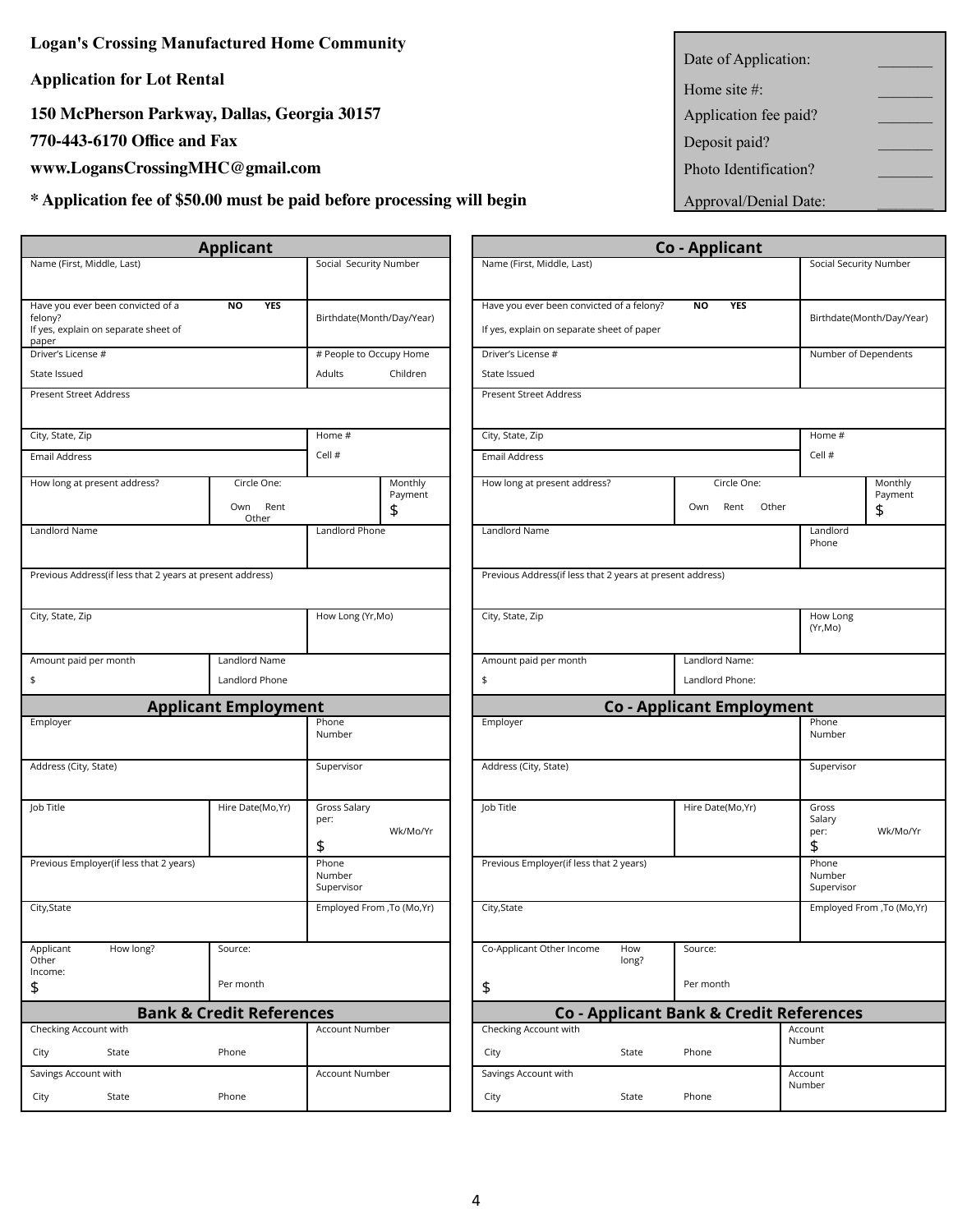| <b>Monthly Expenses and Obligations</b>                                                   |                                    |                     | Include car loans, student and personal loans, cred<br>utilities, insurance of all types, child support, alim<br>other obligations |                                                                                           |                                       |                 |
|-------------------------------------------------------------------------------------------|------------------------------------|---------------------|------------------------------------------------------------------------------------------------------------------------------------|-------------------------------------------------------------------------------------------|---------------------------------------|-----------------|
| Payment To and Phone Number                                                               | Account Number                     | Monthly             | Balance                                                                                                                            | Payment To and Phone Number                                                               | Account Number                        | Month           |
| $\mathbf{1}$                                                                              |                                    | Payment             |                                                                                                                                    | $\mathbf{1}$                                                                              |                                       | Payme           |
|                                                                                           |                                    |                     |                                                                                                                                    |                                                                                           |                                       |                 |
| 2                                                                                         |                                    |                     |                                                                                                                                    | $\overline{2}$                                                                            |                                       |                 |
|                                                                                           |                                    |                     |                                                                                                                                    |                                                                                           |                                       |                 |
| 3                                                                                         |                                    |                     |                                                                                                                                    | $\overline{3}$                                                                            |                                       |                 |
|                                                                                           |                                    |                     |                                                                                                                                    |                                                                                           |                                       |                 |
| 4                                                                                         |                                    |                     |                                                                                                                                    | $\overline{4}$                                                                            |                                       |                 |
|                                                                                           |                                    |                     |                                                                                                                                    |                                                                                           |                                       |                 |
| 5                                                                                         |                                    |                     |                                                                                                                                    | 5                                                                                         |                                       |                 |
|                                                                                           |                                    |                     |                                                                                                                                    |                                                                                           |                                       |                 |
|                                                                                           |                                    |                     |                                                                                                                                    |                                                                                           |                                       |                 |
| Have you declared bankruptcy in the<br>last 10 years?                                     | $Yes$ No                           | When                | Where                                                                                                                              | Have you declared bankruptcy in the last<br>10 years?                                     | $Yes$ No                              | When            |
| Have you ever had a repossession?                                                         | $Yes$ No                           | When                | Where                                                                                                                              | Have you ever had a repossession?                                                         | $Yes$ No                              | When            |
| Have you ever been evicted from a                                                         |                                    | When                | Where                                                                                                                              | Have you ever been evicted                                                                |                                       | When            |
| rental residence?                                                                         | $Yes$ No                           |                     |                                                                                                                                    | from a rental residence?                                                                  | $Yes$ No                              |                 |
| Have you ever obtained credit under another name?<br>If so, name used:                    |                                    |                     |                                                                                                                                    | Have you ever obtained credit under another name?<br>If so, name used:                    |                                       |                 |
| Are you a co-signer, C-maker or Guarantor on a note/loan?<br>If so, who?                  |                                    |                     |                                                                                                                                    | Are you a co-signer, C-maker or Guarantor on a note/loan?<br>If so, who?                  |                                       |                 |
| Are you liable for child support, alimony or maintenance payments?<br>If so, how much? \$ |                                    |                     |                                                                                                                                    | Are you liable for child support, alimony or maintenance payments?<br>If so, how much? \$ |                                       |                 |
|                                                                                           |                                    |                     |                                                                                                                                    |                                                                                           |                                       |                 |
|                                                                                           | <b>Applicant References</b>        |                     |                                                                                                                                    |                                                                                           | <b>Applicant References</b>           |                 |
| Reference Name                                                                            |                                    | Phone<br>Number     |                                                                                                                                    | Reference Name                                                                            |                                       | Phone<br>Numb   |
| Address, City, State, Zip                                                                 |                                    |                     |                                                                                                                                    | Address, City, State, Zip                                                                 |                                       | Relatio         |
|                                                                                           |                                    | Relationship        |                                                                                                                                    |                                                                                           |                                       | hip             |
|                                                                                           | <b>Applicant Emergency Contact</b> |                     |                                                                                                                                    |                                                                                           | <b>Co-Applicant Emergency Contact</b> |                 |
| <b>Emergency Contact Name</b>                                                             |                                    | Phone<br>Number     |                                                                                                                                    | <b>Emergency Contact Name</b>                                                             |                                       | Phone N         |
|                                                                                           |                                    |                     |                                                                                                                                    |                                                                                           |                                       |                 |
| Complete Address, City, State, Zip                                                        |                                    | Email               |                                                                                                                                    | Complete Address, City, State, Zip                                                        |                                       | Email           |
|                                                                                           |                                    | Address             |                                                                                                                                    |                                                                                           |                                       | Address         |
| Name of Nearest Adult Relative not living with you                                        |                                    | Relationship        |                                                                                                                                    | Name of Nearest Adult Relative not living with you                                        |                                       | Relation        |
|                                                                                           |                                    |                     |                                                                                                                                    |                                                                                           |                                       |                 |
| City, State, Zip                                                                          |                                    | Phone               |                                                                                                                                    | City, State, Zip                                                                          |                                       |                 |
|                                                                                           |                                    | Number              |                                                                                                                                    |                                                                                           |                                       | Phone N         |
|                                                                                           | <b>Automobile Information #1</b>   |                     |                                                                                                                                    |                                                                                           | <b>Automobile Information #2</b>      |                 |
| Make                                                                                      |                                    | Model               |                                                                                                                                    | Make                                                                                      |                                       | Model           |
|                                                                                           |                                    |                     |                                                                                                                                    |                                                                                           |                                       |                 |
| Year                                                                                      |                                    | Color               |                                                                                                                                    | Year                                                                                      |                                       | Color           |
|                                                                                           |                                    |                     |                                                                                                                                    |                                                                                           |                                       |                 |
| <b>Tag Number</b>                                                                         |                                    | State<br>Registered |                                                                                                                                    | <b>Tag Number</b>                                                                         |                                       | State<br>Regist |
|                                                                                           |                                    |                     |                                                                                                                                    |                                                                                           |                                       | d               |
| Name on                                                                                   |                                    | Condition           |                                                                                                                                    | Name on Title                                                                             |                                       | Condit          |
| Title                                                                                     |                                    |                     |                                                                                                                                    |                                                                                           |                                       |                 |
| Do you have a camper, boat or trailer that will be parked on the property?                |                                    |                     | Y N                                                                                                                                | Do you have any recreational vehicles that will be parked on the property?                |                                       |                 |
| If yes, please explain:                                                                   |                                    |                     |                                                                                                                                    | If yes, please explain:                                                                   |                                       |                 |
|                                                                                           |                                    |                     |                                                                                                                                    |                                                                                           |                                       |                 |
|                                                                                           |                                    |                     |                                                                                                                                    |                                                                                           |                                       |                 |
|                                                                                           |                                    |                     |                                                                                                                                    |                                                                                           |                                       |                 |
|                                                                                           |                                    |                     |                                                                                                                                    |                                                                                           |                                       |                 |

## **Include car loans, student and personal loans, credit card debt, utilities, insurance of all types, child support, alimony and any**

|                                                                                           |                                    |                 |         |                                                                                           | other obligations                     |                     |         |
|-------------------------------------------------------------------------------------------|------------------------------------|-----------------|---------|-------------------------------------------------------------------------------------------|---------------------------------------|---------------------|---------|
| Payment To and Phone Number                                                               | Account Number                     | Monthly         | Balance | Payment To and Phone Number                                                               | Account Number                        | Monthly             | Balance |
| 1                                                                                         |                                    | Payment         |         | $\mathbf{1}$                                                                              |                                       | Payment             |         |
|                                                                                           |                                    |                 |         |                                                                                           |                                       |                     |         |
| $\overline{2}$                                                                            |                                    |                 |         | $\overline{2}$                                                                            |                                       |                     |         |
|                                                                                           |                                    |                 |         |                                                                                           |                                       |                     |         |
| $\overline{\mathbf{3}}$                                                                   |                                    |                 |         | $\mathbf{3}$                                                                              |                                       |                     |         |
|                                                                                           |                                    |                 |         |                                                                                           |                                       |                     |         |
| 4                                                                                         |                                    |                 |         | 4                                                                                         |                                       |                     |         |
|                                                                                           |                                    |                 |         |                                                                                           |                                       |                     |         |
| 5                                                                                         |                                    |                 |         | 5                                                                                         |                                       |                     |         |
|                                                                                           |                                    |                 |         |                                                                                           |                                       |                     |         |
|                                                                                           |                                    |                 |         |                                                                                           |                                       |                     |         |
|                                                                                           |                                    |                 |         |                                                                                           |                                       |                     |         |
| Have you declared bankruptcy in the<br>last 10 years?                                     | $Yes$ No                           | When            | Where   | Have you declared bankruptcy in the last<br>10 years?                                     | $Yes$ No                              | When                | Where   |
| Have you ever had a repossession?                                                         |                                    | When            | Where   | Have you ever had a repossession?                                                         |                                       | When                | Where   |
|                                                                                           | $Yes$ No                           |                 |         |                                                                                           | $Yes$ No                              |                     |         |
| Have you ever been evicted from a<br>rental residence?                                    | $Yes$ No                           | When            | Where   | Have you ever been evicted<br>from a rental residence?                                    | $Yes$ No                              | When                | Where   |
| Have you ever obtained credit under another name?                                         |                                    |                 |         | Have you ever obtained credit under another name?                                         |                                       |                     |         |
| If so, name used:<br>Are you a co-signer, C-maker or Guarantor on a note/loan?            |                                    |                 |         | If so, name used:<br>Are you a co-signer, C-maker or Guarantor on a note/loan?            |                                       |                     |         |
| If so, who?                                                                               |                                    |                 |         | If so, who?                                                                               |                                       |                     |         |
| Are you liable for child support, alimony or maintenance payments?<br>If so, how much? \$ |                                    |                 |         | Are you liable for child support, alimony or maintenance payments?<br>If so, how much? \$ |                                       |                     |         |
|                                                                                           |                                    |                 |         |                                                                                           |                                       |                     |         |
|                                                                                           | <b>Applicant References</b>        |                 |         |                                                                                           | <b>Applicant References</b>           |                     |         |
| Reference Name                                                                            |                                    | Phone           |         | Reference Name                                                                            |                                       | Phone               |         |
| Address, City, State, Zip                                                                 |                                    | Number          |         | Address, City, State, Zip                                                                 |                                       | Number<br>Relations |         |
|                                                                                           |                                    | Relationship    |         |                                                                                           |                                       | hip                 |         |
|                                                                                           |                                    |                 |         |                                                                                           |                                       |                     |         |
| <b>Emergency Contact Name</b>                                                             | <b>Applicant Emergency Contact</b> | Phone           |         | <b>Emergency Contact Name</b>                                                             | <b>Co-Applicant Emergency Contact</b> | Phone Number        |         |
|                                                                                           |                                    | Number          |         |                                                                                           |                                       |                     |         |
|                                                                                           |                                    |                 |         |                                                                                           |                                       |                     |         |
| Complete Address, City, State, Zip                                                        |                                    | Email           |         | Complete Address, City, State, Zip                                                        |                                       | Email               |         |
|                                                                                           |                                    | Address         |         |                                                                                           |                                       | Address             |         |
| Name of Nearest Adult Relative not living with you                                        |                                    |                 |         | Name of Nearest Adult Relative not living with you                                        |                                       |                     |         |
|                                                                                           |                                    | Relationship    |         |                                                                                           |                                       | Relationship        |         |
|                                                                                           |                                    |                 |         |                                                                                           |                                       |                     |         |
| City, State, Zip                                                                          |                                    | Phone<br>Number |         | City, State, Zip                                                                          |                                       | Phone Number        |         |
|                                                                                           |                                    |                 |         |                                                                                           |                                       |                     |         |
|                                                                                           | <b>Automobile Information #1</b>   |                 |         |                                                                                           | <b>Automobile Information #2</b>      |                     |         |
| Make                                                                                      |                                    | Model           |         | Make                                                                                      |                                       | Model               |         |
|                                                                                           |                                    |                 |         |                                                                                           |                                       |                     |         |
| Year                                                                                      |                                    | Color           |         | Year                                                                                      |                                       | Color               |         |
|                                                                                           |                                    |                 |         |                                                                                           |                                       |                     |         |
| Tag Number                                                                                |                                    | State           |         | <b>Tag Number</b>                                                                         |                                       | State               |         |
|                                                                                           |                                    | Registered      |         |                                                                                           |                                       | Registere<br>d      |         |
|                                                                                           |                                    |                 |         |                                                                                           |                                       |                     |         |
| Name on<br>Title                                                                          |                                    | Condition       |         | Name on Title                                                                             |                                       | Condition           |         |
|                                                                                           |                                    |                 |         |                                                                                           |                                       |                     |         |
| Do you have a camper, boat or trailer that will be parked on the property?                |                                    |                 | Y N     | Do you have any recreational vehicles that will be parked on the property?                |                                       |                     | Y N     |
| If yes, please explain:                                                                   |                                    |                 |         | If yes, please explain:                                                                   |                                       |                     |         |
|                                                                                           |                                    |                 |         |                                                                                           |                                       |                     |         |
|                                                                                           |                                    |                 |         |                                                                                           |                                       |                     |         |
|                                                                                           |                                    |                 |         |                                                                                           |                                       |                     |         |
|                                                                                           |                                    |                 |         |                                                                                           |                                       |                     |         |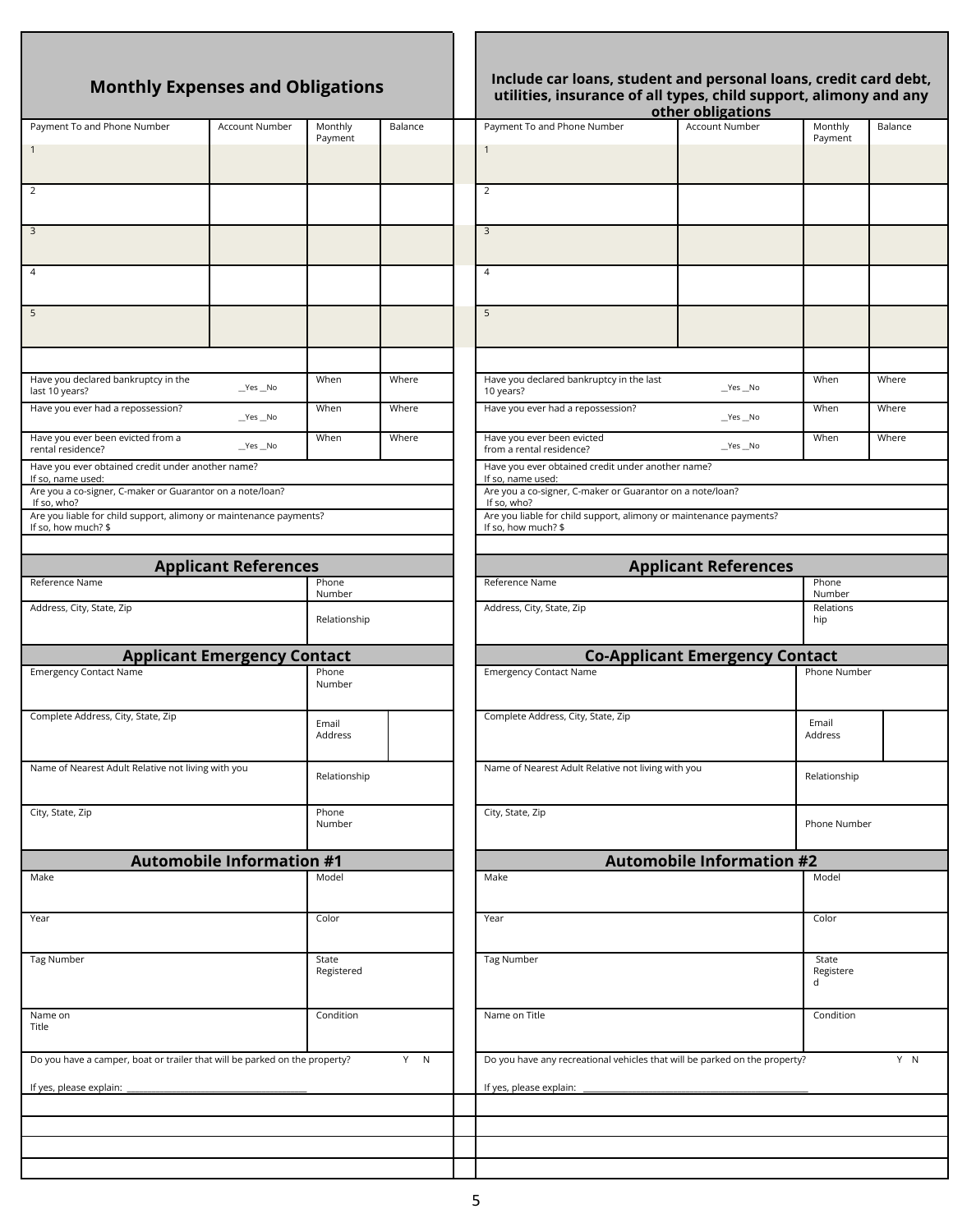| <b>Pet Information</b>                             |                             |                   | <b>Pet Information</b> |                                       |                                              |                   |  |
|----------------------------------------------------|-----------------------------|-------------------|------------------------|---------------------------------------|----------------------------------------------|-------------------|--|
| Indoor or outdoor animal (Circle One)              |                             | Type of<br>animal |                        | Indoor or outdoor animal (Circle One) |                                              | Type of<br>animal |  |
| Name of animal                                     |                             | Breed             |                        | Type of animal                        |                                              | Breed             |  |
| Age                                                | Sex                         | Color             |                        | Age                                   | Sex                                          | Color             |  |
| Weight                                             |                             | Height            |                        | Weight                                |                                              | Height            |  |
|                                                    |                             |                   |                        |                                       |                                              |                   |  |
|                                                    | <b>Occupant Information</b> |                   |                        |                                       | <b>Occupant Information</b>                  |                   |  |
| Please list anyone who will be occupying the home: |                             |                   |                        |                                       |                                              |                   |  |
| Name                                               |                             | Age               |                        | SSN:                                  | Have you ever been<br>convicted of a felony? |                   |  |
|                                                    |                             |                   |                        |                                       | Yes                                          | <b>No</b>         |  |
| Name                                               |                             | Age               |                        | SSN:                                  | Have you ever been<br>convicted of a felony? |                   |  |
|                                                    |                             |                   |                        |                                       | Yes                                          | <b>No</b>         |  |
| Name                                               |                             | Age               |                        | SSN:                                  | Have you ever been<br>convicted of a felony? |                   |  |

I (We) certify that all statements made in this application are true and correct to the best of my knowledge and belief. I understand that any misrepresentations or omissions of facts in this application are grounds for disqualification from further consideration. I (We) hereby authorize Logan's Crossing and/or its agents to contact all references given in this application and to conduct a credit, conduct, and/or criminal background review, including obtaining my credit report from any authorized credit **reporting agency.**

**I agree to pay the \$50.00 non-refundable Application Fee at the time I submit this application. I understand that if I do not pay this fee at this time, processing will be delayed.**

| <b>Applicant Printed Legal Name</b>                                                                                                                                                           |      | Co - Applicant Printed Legal Name              |      |
|-----------------------------------------------------------------------------------------------------------------------------------------------------------------------------------------------|------|------------------------------------------------|------|
| Applicant Signature                                                                                                                                                                           | Date | Co - Applicant Signature                       | Date |
|                                                                                                                                                                                               |      | <b>Office Use Only</b>                         |      |
| <b>Debt Ration Calculations</b><br><b>Income Details</b><br>Applicant Monthly Income<br>Co-Applicant Monthly Income<br>Other Income                                                           |      |                                                |      |
| <b>Front End Ratio Inputs</b><br>Lot Rent<br>Home Payment<br>Home Insurance                                                                                                                   |      |                                                |      |
| <b>Back End Ratio Payments</b><br>Monthly Car Payments<br>Monthly Student Loan Payments<br>Minimum Credit Card Payments<br><b>Other Committed Monthly Payments</b>                            |      |                                                |      |
| <b>Debt Ratio Calculation Results</b><br><b>Total Income</b><br><b>Monthly Housing Costs</b><br>Front End Debt Ratio<br><b>Total Monthly Committed payments</b><br><b>Back End Debt Ratio</b> |      | Must be 33% or lower<br>Should be 43% or lower |      |
| <b>Credit Score</b><br><b>Background Check</b>                                                                                                                                                |      |                                                |      |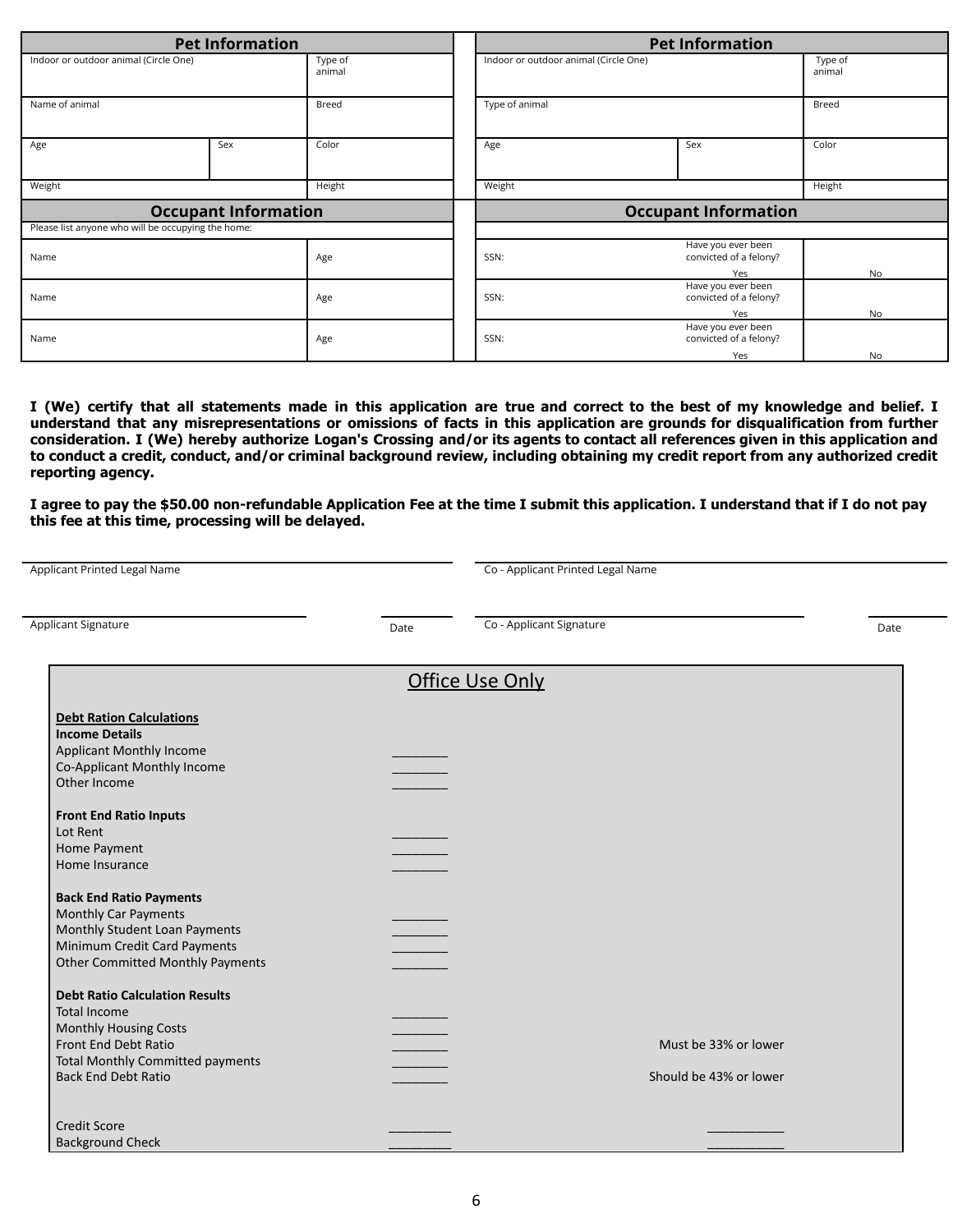# MANUFACTURED HOME DESCRIPTION AND SALES INFORMATION

| New                                                                                                 | Pre-owned    | (Please check one)                                                                                                                                                                                                            |  |
|-----------------------------------------------------------------------------------------------------|--------------|-------------------------------------------------------------------------------------------------------------------------------------------------------------------------------------------------------------------------------|--|
| Year of home:<br>Make & Model of home<br>Dimensions (Width x Length)<br>VIN/ Serial Number:         |              | <u> 1989 - Johann Barbara, martxa alemaniar amerikan basar da da a shekara a shekara a shekara a shekara a shekar</u>                                                                                                         |  |
| Retailer/Dealer:<br>Point of Contact:<br>Address:<br>Telephone number:<br>Email address:            |              | the control of the control of the control of the control of the control of the control of the control of the control of the control of the control of the control of the control of the control of the control of the control |  |
| Finance Company:<br>Monthly Home payment:<br>Does this monthly payment include taxes and insurance? | $\mathbb{S}$ | $--- Yes$<br>$---No$                                                                                                                                                                                                          |  |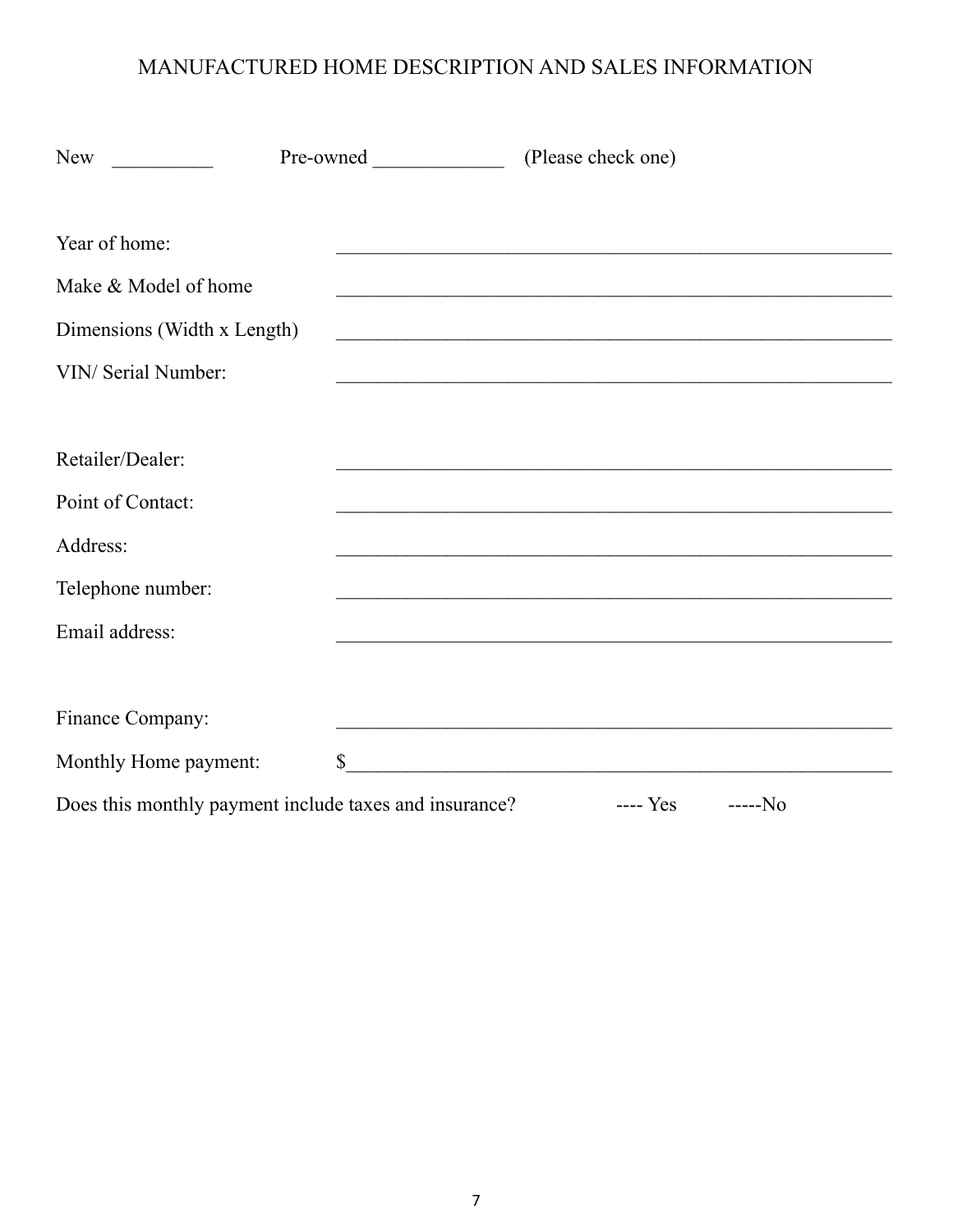## **RENTAL HISTORY VERIFICATION FORM**

| To:      |        |            | From:      | Anne C. Scott - General Manager |
|----------|--------|------------|------------|---------------------------------|
| Fax:     |        |            |            | Phone & Fax: 770-443-6170       |
| Re:      |        |            | Email:     | LogansCrossingMHC@gmail.com     |
| Remarks: | Urgent | <b>FYI</b> | Reply ASAP | <b>Please Comment</b>           |

We are processing a credit application for the above referenced party/parties and have been informed by him/her that you are/were his/her landlord at their current/former address. Please be assured that the information supplied by you will be held in confidence.

You are authorized to release to LOGAN'S CROSSING MHC the information requested below.

| Credit applicant (s) |  |  |
|----------------------|--|--|
|----------------------|--|--|

| Credit applicant<br>$\sim$ |  |
|----------------------------|--|
|                            |  |

#### **TO BE FILLED OUT BY LANDLORD ONLY**

Please fax or email this completed form to: **Fax 770-443-6170** or [LogansCrossingMHC@gmail.com](mailto:LogansCrossingMHC@gmail.com) as soon as possible.

| Applicant(s):                                            |     | <b>LEASE VIOLATIONS</b> |                                   |
|----------------------------------------------------------|-----|-------------------------|-----------------------------------|
|                                                          | YES | NO <sub>2</sub>         | Description                       |
| Residency Dates From: ________________ to ______________ |     |                         | Late rent (Times)                 |
|                                                          |     |                         | NSF Check (Casa Times)            |
| <b>FORM COMPLETED BY:</b>                                |     |                         | <b>Unauthorized Pets</b>          |
|                                                          |     |                         | <b>Unauthorized Occupants</b>     |
|                                                          |     |                         | <b>Property Damage</b>            |
|                                                          |     |                         |                                   |
|                                                          |     |                         | Proper Notice Given?              |
|                                                          |     |                         | Would you re-rent to Applicant(s) |
|                                                          |     |                         | Current Address now?              |
|                                                          |     |                         | Are you Family or Friend?         |

CONFIDENTIALITY NOTE: The information contained in the facsimile transmission and the document(s) that follow are for the exclusive use of the addressee and may contain information protected by the privacy act, 5U.S.C.522a, or otherwise confidential, privileged, or non-disclosable information. If the recipient of this facsimile is not the addressee, the recipient may violate the law by sending, photocopying, distributing, or otherwise using this facsimile transmission of its contents in any way. If the recipient has received this facsimile in error, call the office immediately.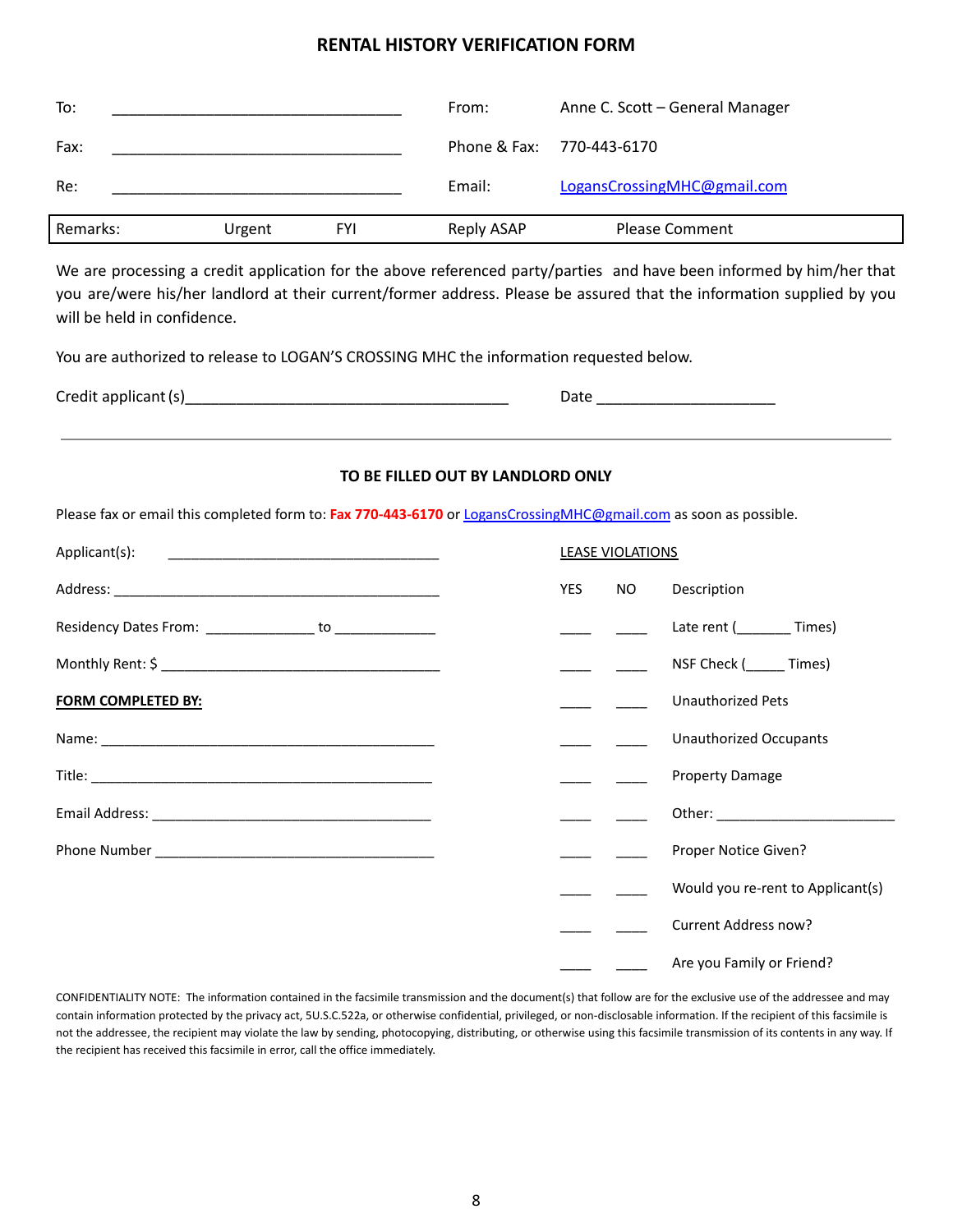## **EMPLOYMENT VERIFICATION FORM**

| To:      |        |            | From:                     | Anne C. Scott - General Manager |
|----------|--------|------------|---------------------------|---------------------------------|
| Fax:     |        |            | Phone & Fax: 770-443-6170 |                                 |
| Re:      |        |            | Email:                    | LogansCrossingMHC@gmail.com     |
| Remarks: | Urgent | <b>FYI</b> | Reply ASAP                | <b>Please Comment</b>           |

We are processing a credit application for the above referenced party/parties and have been informed by him/her that you are/were his/her employer at their current/former job. Please be assured that the information supplied by you will be held in confidence.

You are authorized to release to LOGAN'S CROSSING MHC the information requested below.

| Credit applicant (s) |  |
|----------------------|--|
|----------------------|--|

#### **TO BE FILLED OUT BY EMPLOYER ONLY**

Please fax or email this completed form to: **Fax 770-443-6170** or [LogansCrossingMHC@gmail.com](mailto:LogansCrossingMHC@gmail.com) as soon as possible.

|                           | Dates Employed From: ___________ to __________ |
|---------------------------|------------------------------------------------|
|                           |                                                |
|                           | Do you expect to retain them as an employee?   |
|                           | No Nes No                                      |
|                           |                                                |
| <b>FORM COMPLETED BY:</b> |                                                |
|                           |                                                |
|                           |                                                |
|                           |                                                |
| Phone Number              |                                                |

CONFIDENTIALITY NOTE: The information contained in the facsimile transmission and the document(s) that follow are for the exclusive use of the addressee and may contain information protected by the privacy act, 5U.S.C.522a, or otherwise confidential, privileged, or non-disclosable information. If the recipient of this facsimile is not the addressee, the recipient may violate the law by sending, photocopying, distributing, or otherwise using this facsimile transmission of its contents in any way. If the recipient has received this facsimile in error, call the office immediately.